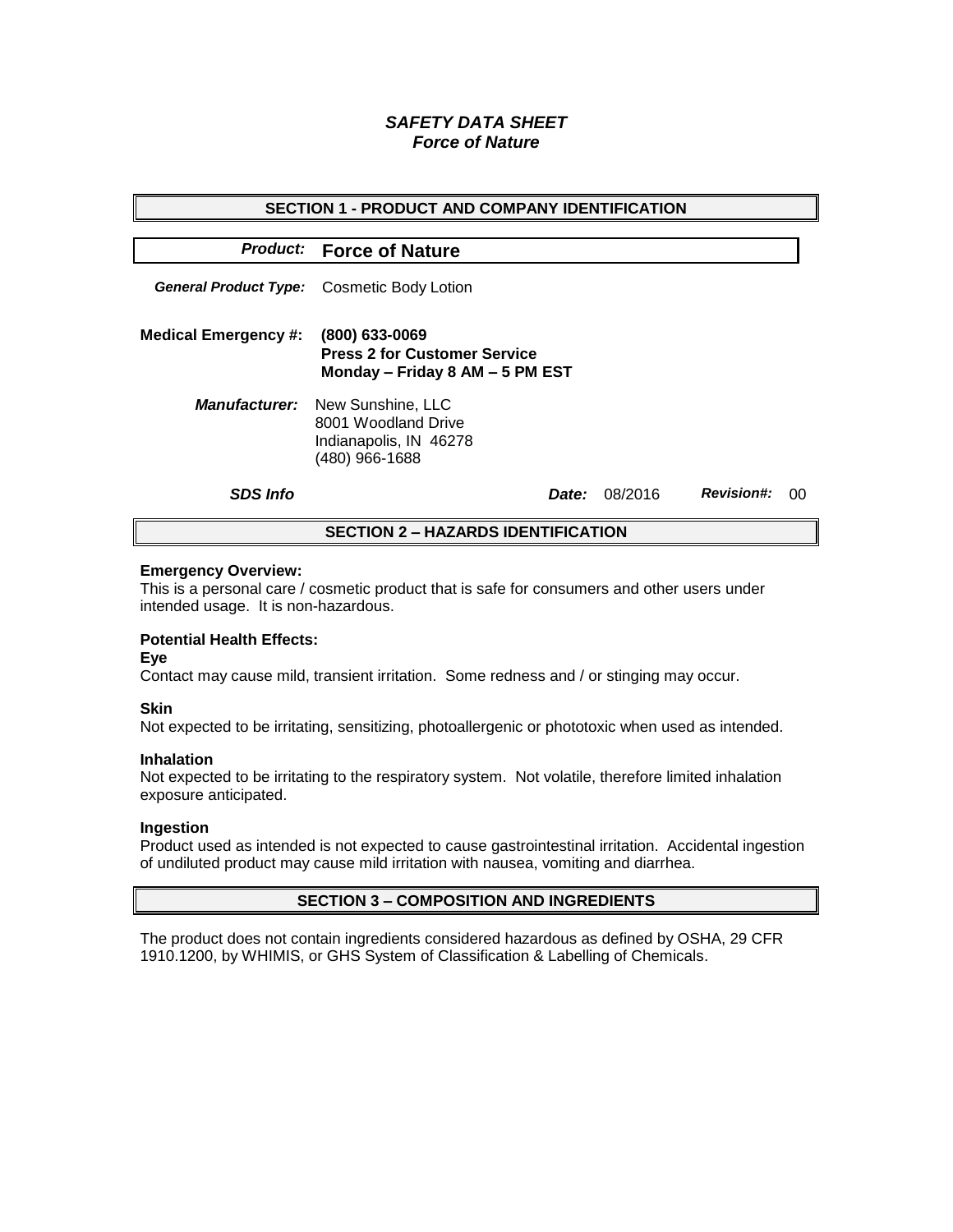# **SECTION 4 – FIRST AID MEASURES**

## **Eye**

Thorough rinsing for 15 – 20 minutes is recommended. If irritation persists, contact a physician.

#### **Skin**

Discontinue use of product. Apply cold compresses to affected areas to relieve discomfort. If discomfort persists, contact a physician.

#### **Inhalation**

If respiratory irritation occurs, remove individual to fresh air.

#### **Ingestion**

Accidental ingestion of product may require medical attention. In case of accidental ingestion dilute with water. Do not induce vomiting. If discomfort persists, contact a physician.

## **SECTION 5 – FIRE FIGHTING MEASURES**

**Extinguishing Media:** Use chemical foam, dry chemical, carbon dioxide or water. **Explosion Hazard:** Not applicable.

**Fire Fighting Info:** Contact emergency personnel. Use self-contained breathing apparatus and protective gear, if large quantities of product are involved. Hazardous decomposition products may be released. Thermal degradation may produce oxides of carbon and / or nitrogen, hydrocarbons and / derivatives.

## **SECTION 6 – ACCIDENTAL RELEASE MEASURES**

## **Procedures for Spill / Leak Clean-up:**

**Household Settings:** Absorb liquid and scrub the area. Dilute with water until surface is no longer slippery.

**Non-Household Settings:** Use safety glasses if splash hazard exist. Use gloves and other protective clothing to prevent skin contact.

## **SECTION 7 – HANDLING AND STORAGE**

#### **Precautions for Safe Handling:**

**Household Settings:** Avoid contact with eyes.

**Non-Household Settings:** No unusual handling or storage requirements. Storage in large quantities (warehouse) should be in a well-ventilated, cool area.

## **Conditions for Safe Storage:**

**Household Settings:** Normal household storage.

**Non-Household Settings:** No unusual handling or storage requirements. Storage in large quantities (warehouse) should be in a well-ventilated, cool area.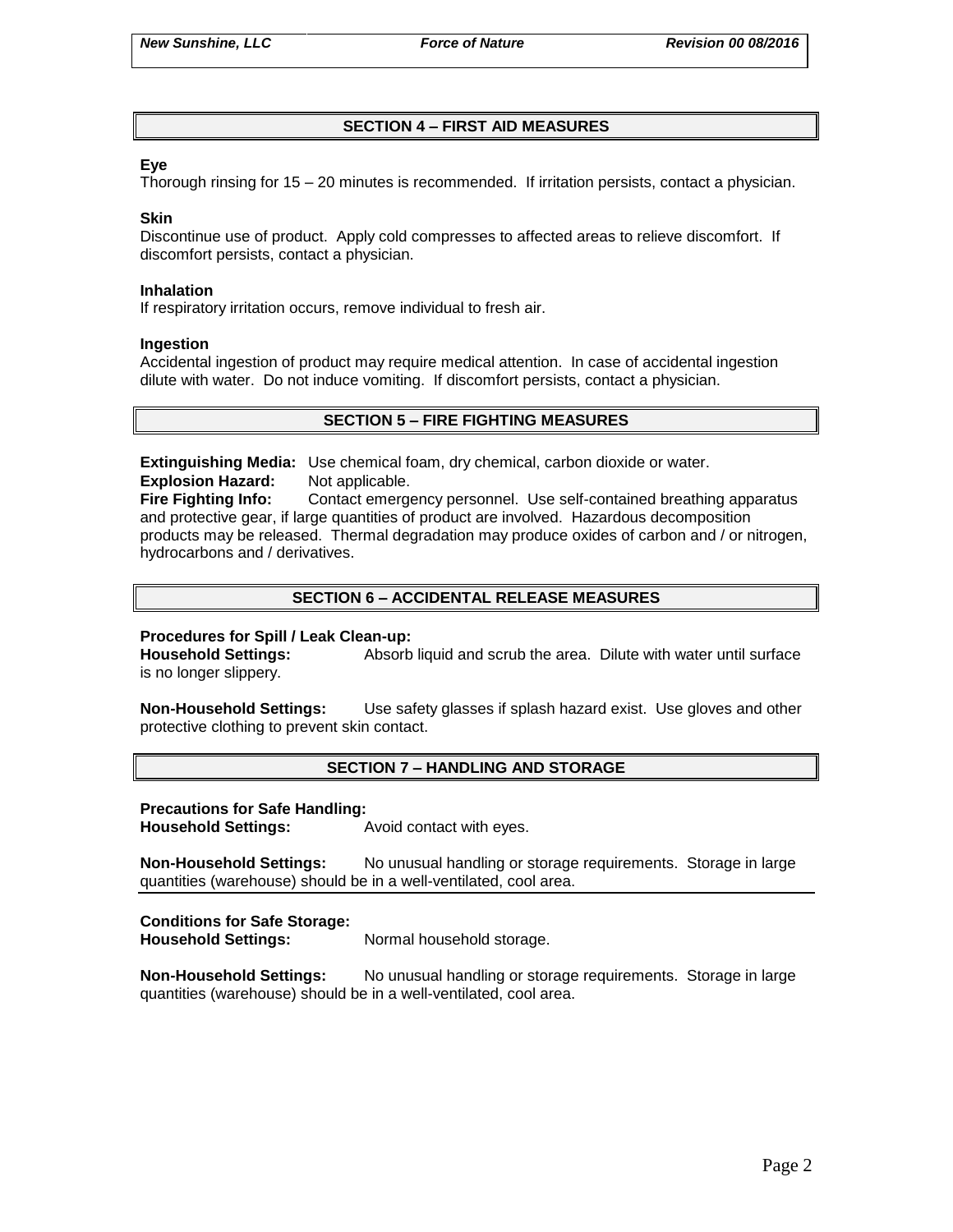## **SECTION 8 – EXPOSURE CONTROLS / PERSONAL PROTECTION**

**Household Settings:** This is a personal care / cosmetic product that is safe for consumers and other users under normal and reasonably foreseen use.

**Non-Household Settings:** Use safety glasses if splash hazards exist, use gloves and other protective clothing to prevent skin contact. Always follow good hygienic work practices. Avoid prolonged contact with skin and clothing.

# **SECTION 9 – PHYSICAL AND CHEMICAL PROPERTIES**

Physical State Viscous liquid body lotion. Appearance **Various colored viscous liquid.**<br>
Odor Communication Colore Fragrant. Odor Threshold Not available pH 3.5 – 7.5 Melting Point/Freezing Point Not Applicable Boiling Point  $>212$  F / 100 C Flash Point  $>212$  F / 100 C Evaporation Rate Not Applicable Flammability Not Applicable Upper/Lower Flammablilty Not Applicable Vapor Pressure Not Applicable Vapor Density Not Applicable Relative Density Not Available Specific gravity at 25C Not available. Solubility in water at 20C Slightly Insoluble<br>
Partition coefficient
Subsetted Not Applicable Partition coefficient Auto-iginition Temp Not Applicable Decomposition Temp Not Available Viscosity 20,000 – 150,000 cps. Volatile % Complies with Federal and State VOC regulations.

## **SECTION 10 – STABILITY AND REACTIVITY**

**Other Recommendations:** None

**Conditions to Avoid:** No applicable information has been found.

## **SECTION 11 – TOXICOLOGICAL INFORMATION**

This is a personal care / cosmetic product that is safe for consumers and other users under intended and reasonably foreseeable use.

**Chronic Effects:** Finished product is not expected to have chronic health effects. **Target Organs:** No adverse health effects on target organs expected for finished product. **Carcinogenicity:** Finished product is not expected to be carcinogenic. NTP: No IARC: No OSHA: No

## **SECTION 12 – ECOLOGICAL INFORMATION**

The product ingredients are expected to be safe for the environment at concentrations predicted under normal use and accidental spill scenarios.